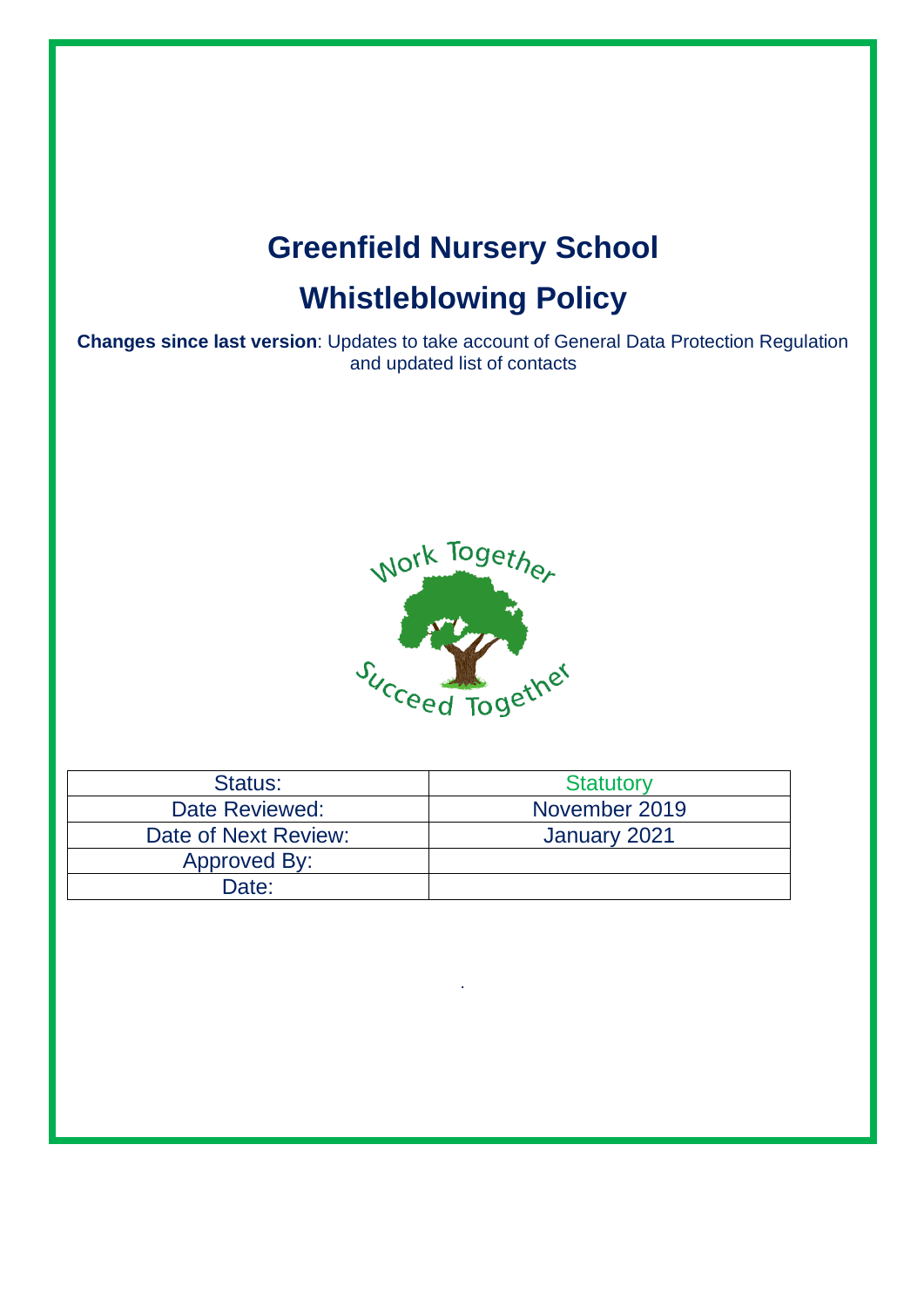# **Contents**

| 1.  |      |  |  |
|-----|------|--|--|
| 2.  |      |  |  |
| 3.  |      |  |  |
| 4.  |      |  |  |
| 5.  |      |  |  |
| 6.  |      |  |  |
| 7.  |      |  |  |
| 8.  |      |  |  |
| 9.  |      |  |  |
|     | 9.1. |  |  |
|     | 9.2. |  |  |
|     | 9.3. |  |  |
|     | 9.4. |  |  |
| 10. |      |  |  |
| 11. |      |  |  |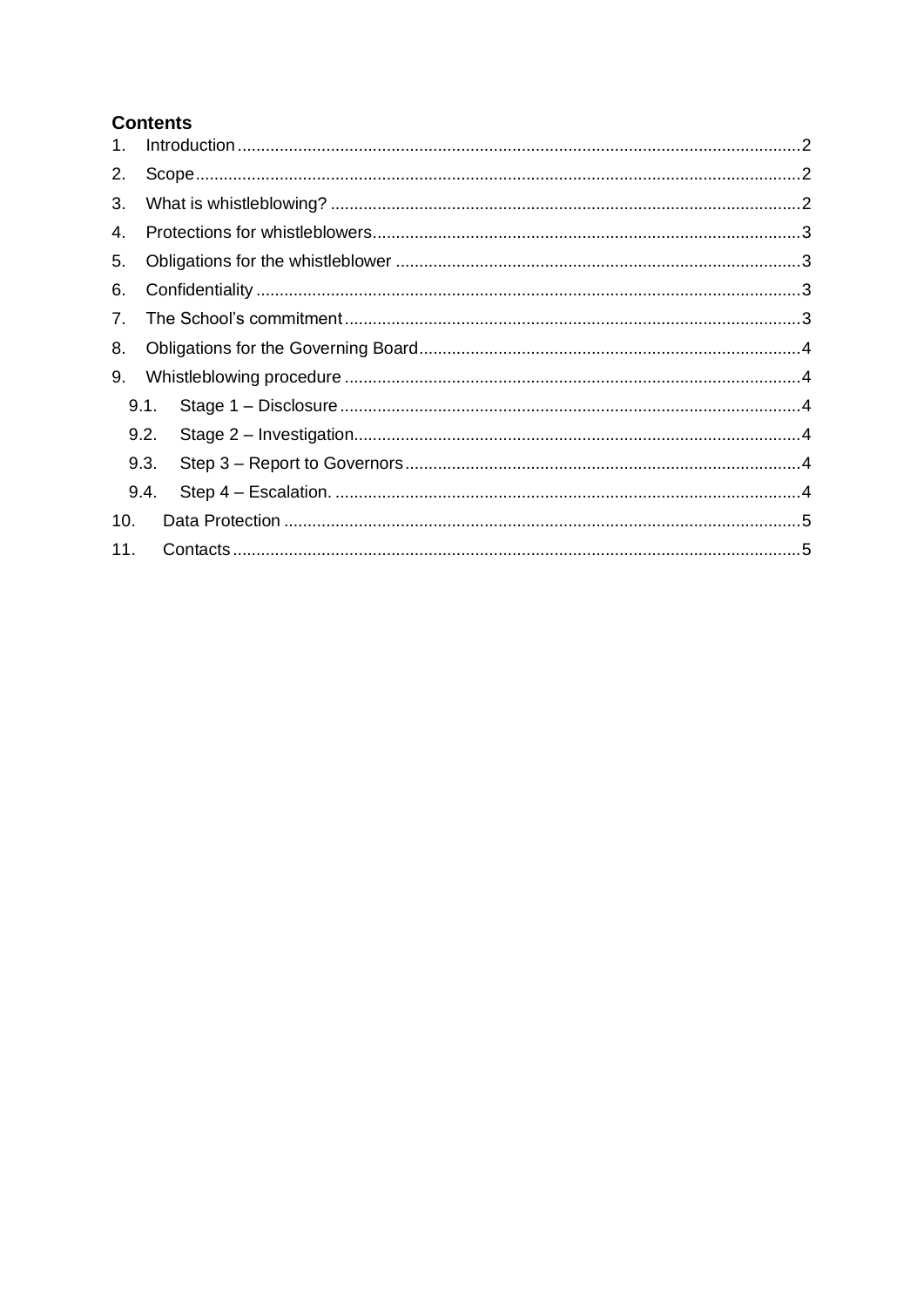# **1. Introduction**

The aim of this Policy is to encourage employees and others who have serious concerns about any aspect of the School to voice those concerns and feel secure in doing so.

It is important that any fraud, misconduct or wrongdoing is reported and properly dealt with. The School encourages all individuals to raise any concerns they may have about the conduct of others or the way in which the School is run.

The School is committed to the principles of honesty and integrity. A culture of openness and accountability is critical to ensuring these values are authentically lived by.

This policy applies to all employees, workers, agency staff, contractors, service providers, volunteers, and governors of the School.

This policy does not form part of any employee's contract of employment and it may be amended at any time.

## **2. Scope**

If your concern relates to how you have been treated this should be raised under the grievance or bullying and harassment policies.

The whistleblowing policy will not replace any existing policies or procedures. If misconduct is discovered as a result of any investigation under this policy the School's disciplinary policy will be used.

The School encourages individuals to disclose any concerns they may have regardless of whether they are covered by this or another policy.

#### **3. What is whistleblowing?**

Whistleblowing means the reporting of information which relates to actual or suspected wrongdoing related to a "qualifying disclosure".

A qualifying disclosure is one made in the public interest by a worker who has a reasonable belief that:

- a criminal offence
- a miscarriage of justice
- an act creating risk to health and safety
- an act causing damage to the environment
- a breach of any other legal obligation
- concealment of any of the above

is being, has been, or is likely to be, committed.

It is not necessary for a whistleblower to have proof of such an act for the protections of this policy to apply. They must only have a reasonable belief.

Potential whistleblowers should have reasonable grounds for believing the information they are disclosing is accurate.

Where a disclosure fails to show that one of the six categories of wrongdoing has been or is likely to be occur, it cannot amount to a qualifying disclosure for the purposes of the whistleblowing legislation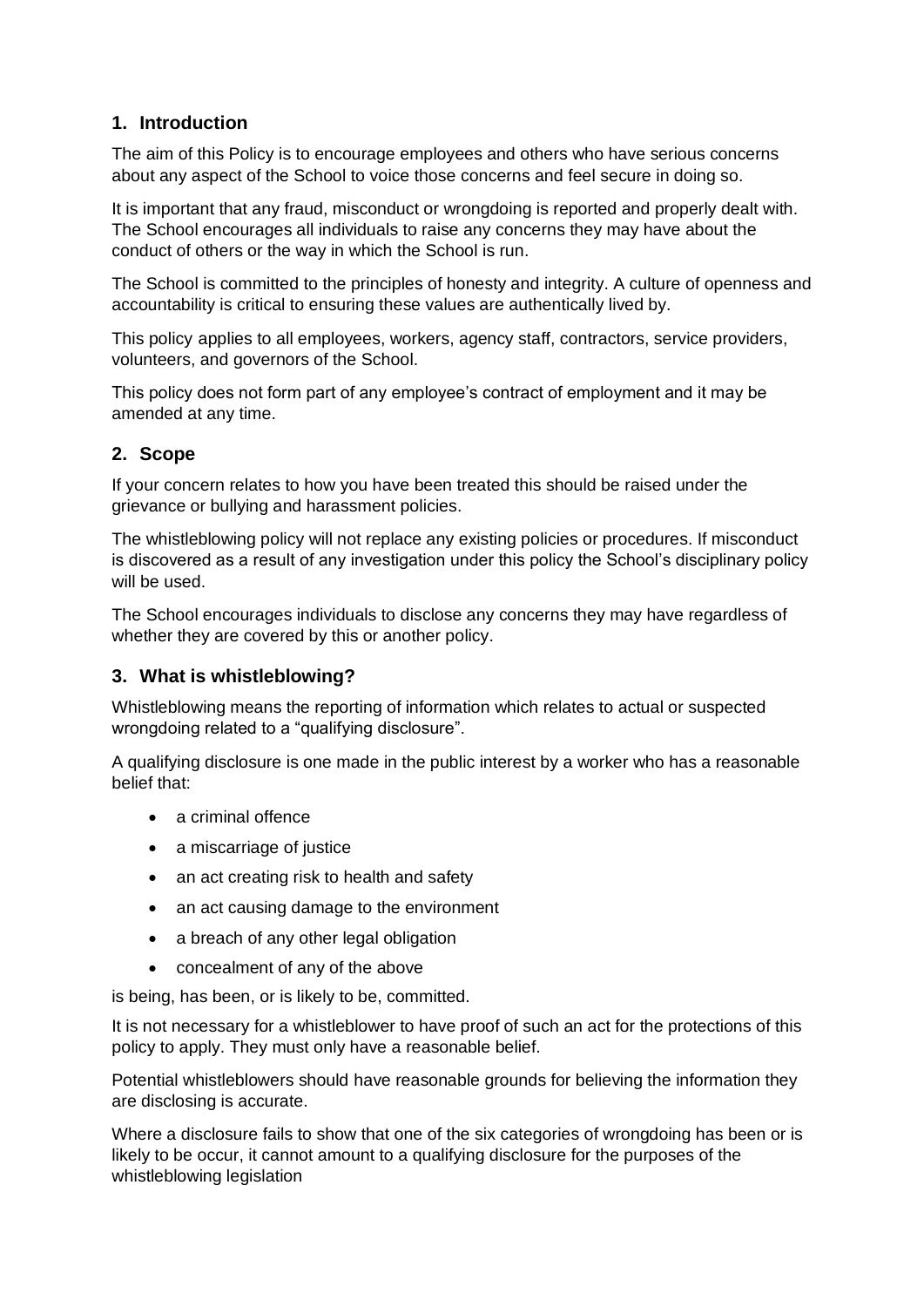Potential whistleblowers are encouraged to seek support from a senior manager or their trade union representative if they are unsure whether to make a disclosure or to access support in making a disclosure, regardless of whether it is qualifying or not.

#### **4. Protections for whistleblowers**

This policy has been written to take account of the Public Interest Disclosure Act 1998 and other relevant legislations, which protects workers making disclosures.

A whistleblower who makes a qualifying disclosure has the right not to be dismissed, subjected to any detriment or victimised, because they have made a disclosure.

Victimisation of a whistleblower for raising a qualifying disclosure will be a disciplinary offence.

The School will not dismiss anyone on the basis that they have made an appropriate lawful disclosure in accordance with the law and this policy.

Whistleblowers may seek support and advice from organisations such as the whistle blowing charity Protect [\(https://protect-advice.org.uk](https://protect-advice.org.uk/) / 020 3117 2520) or ACAS [\(www.acas.org.uk\)](http://www.acas.org.uk/).

#### **5. Obligations for the whistleblower**

An instruction to cover up wrongdoing is in itself a disciplinary offence. A whistleblower who is told not to raise or pursue any concern, even by a person in authority, should not agree to remain silent.

Whistleblowing to an external agency without first using the procedure below may be considered a breach of the School's Code of Conduct.

It is not appropriate to whistle blow to the media in any circumstances and may be considered gross misconduct.

Maliciously making a false allegation is a disciplinary offence

#### **6. Confidentiality**

The School encourages individuals to voice their concerns openly. If anyone wishes to raise concerns confidentially, the School will make every effort to keep their identity secret.

The School will consult with the whistleblower before divulging their identity to any party, including an investigator.

The School does not encourage anonymous disclosures as this may makes it harder to establish the credibility of an allegation and may make investigation difficult or impossible. Anonymous concerns will be taken seriously and investigated as far as is possible under this policy.

#### **7. The School's commitment**

Any matter raised under this policy and procedure will be investigated thoroughly, promptly and confidentially.

Whilst the school will aim to keep the employee informed of the progress of the investigation and likely timescales, sometimes the requirement for confidentiality will prevent full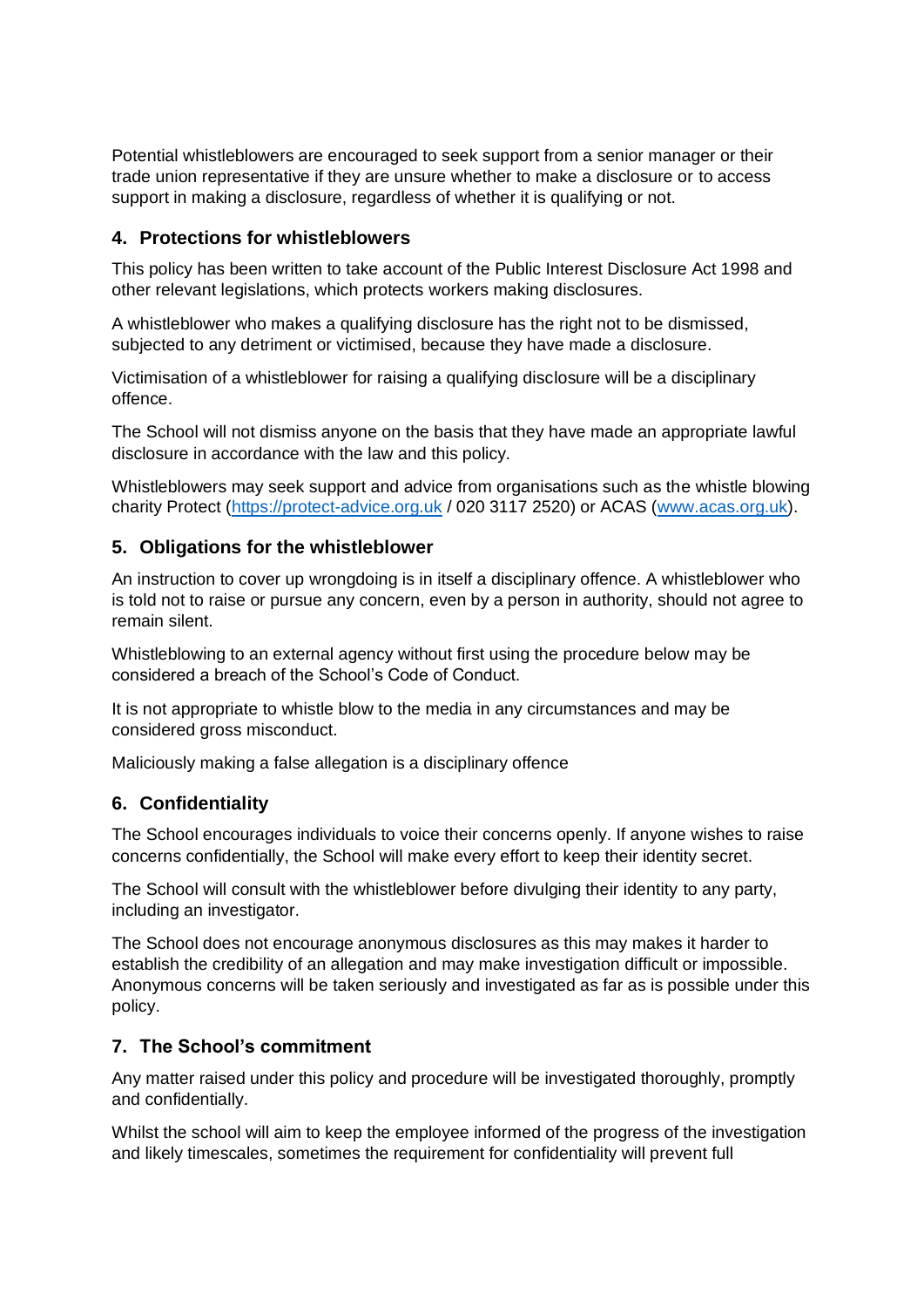information about the investigation and any consequential disciplinary action from being disclosed

# **8. Obligations for the Governing Board**

An appropriate representative of the School (Headteacher or named governor) will inform Hertfordshire County Council as the maintaining authority of any qualifying disclosures at the earliest opportunity.

Concerns regarding financial irregularity will be reported to the Shared Internal Audit Service (SIAS); where concerns relate to child protection these will be handled in keeping with the relevant policy of the School and reported to the Local Authority Designated Officer (LADO) where the threshold is met.

#### **9. Whistleblowing procedure**

#### **9.1. Stage 1 – Disclosure**

The whistleblower should initially raise their concern to their line manager. They may do this orally or in writing.

If the concern relates to the line manager or any person to whom they report (other than the Headteacher) the whistleblower should raise the issue with the Headteacher.

If the concern relates to the Headteacher, the whistleblower should raise this with the Governor or employee named at the end of this policy.

#### **9.2. Stage 2 – Investigation**

The School will arrange an investigation into the concerns raised. This will take place as soon as is reasonably practicable.

The investigation may involve the whistleblower and other individuals involved meeting with the investigator and giving a written statement.

At any investigatory meetings the whistleblower is entitled to be accompanied by a recognised trade union representative or a work colleague.

#### **9.3. Step 3 – Report to Governors**

The investigator will report to the named representative of the Governing Board before any further action is taken. The representative of the Governing Board will decide on potential outcomes including, but not limited to:

- invoking the School's disciplinary process, or other relevant policy
- referral to the police, Hertfordshire County Council department, government department or regulatory agency
- no further action.

On conclusion of any investigation, the whistleblower will, as far as is practicable and where it is reasonable to do so, be told the outcome of the investigation and what the School has done, or proposes to do, about it. If no action is to be taken, the reason for this will be explained.

#### **9.4. Step 4 – Escalation.**

If, on conclusion of stages 1, 2 and 3 the whistleblower reasonably believes that the appropriate action has not been taken, they should report the matter to the proper authority.